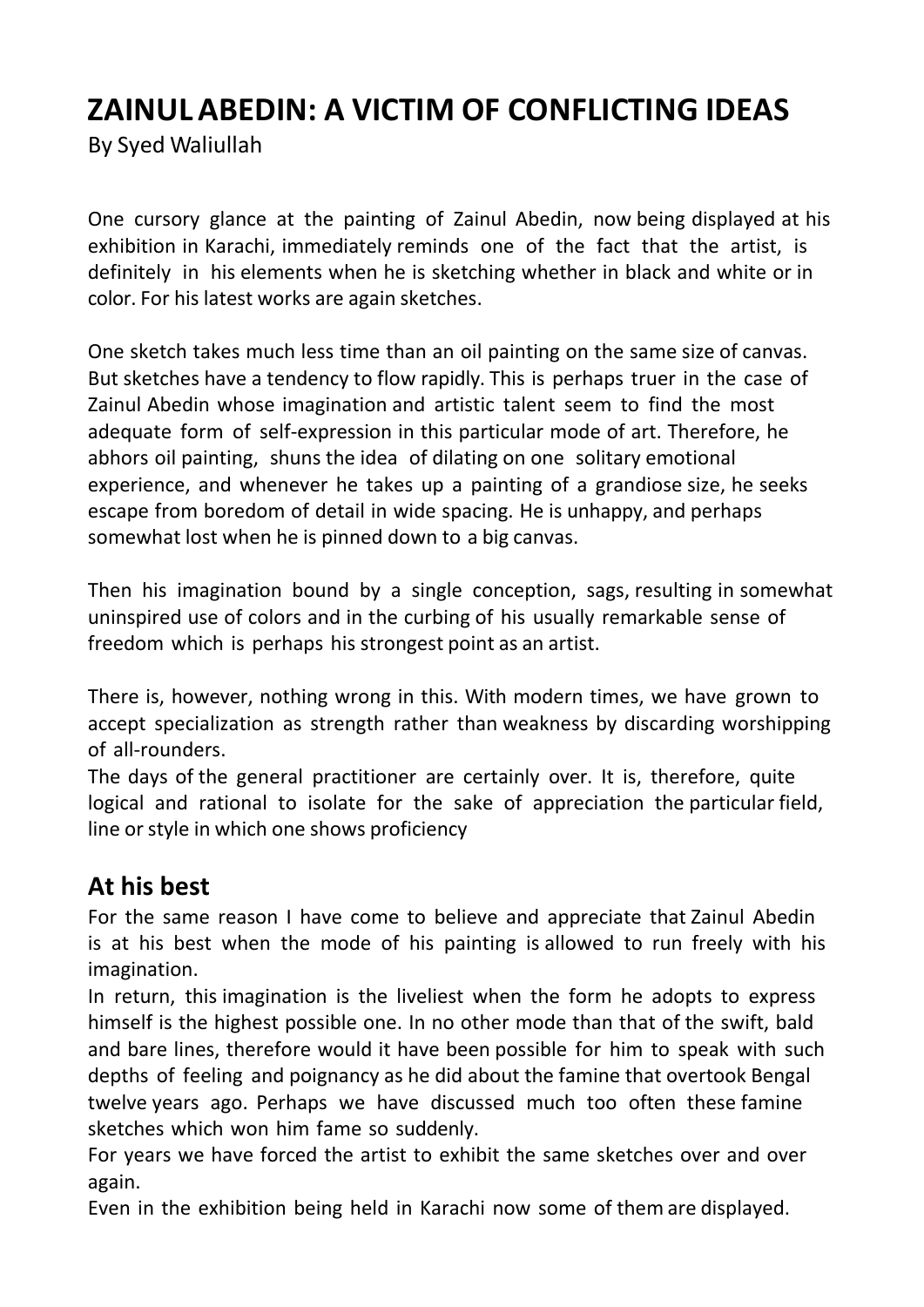The years following the production of the famine sketches have, however, been comparatively barren. However, recently the artist gave us a slip and went to the Chittagong Hill Tracts where he quickly finished scores of water-color sketches. He lived among the simple, honest, but colorful hill people (perhaps aesthetically speaking, the only colorful people in the whole of Pakistan) was presented with the free gift of a hill and also bitten by some poisonous insects, the prominent marks of which he still proudly wears as battle-scars.

## **Hill Tracts**

Because the watercolor sketches done at the Chittagong Hill Tracts are his latest production and because they are done in the manner he excels most, one is likely to pay special attention to them. Undoubtedly, in these sketches he has physically introduced to art a sector of the country previously unknown. But somehow they seem to arouse geographical rather than artistic interest. Perhaps a reference to Gauguin will explain the point I have in view. When Gauguin left France to paint the people of the South Sea Islands, he introduced to Europe a people who were entirely different from his own, who, in the eyes of the westerners, had about them an aroma of idyllic romanticism which the western world, confused by the first impact of materialistic industrial society, was beginning to hunger for as an escape. But the manner in which Gauguin depicted the islanders succeeded in arousing superb artistic feelings instead of an exotic interest. The genius of the artist showed no ordinary curiosity for uncommon things: he was not a mere traveler ready to swoop down upon anything that was bizarre, eager to tell what he saw, perhaps exaggerating his experiences in a feat of boastfulness. He went there with the mission to be an artist free from the trammels of a society which he felt did not give him enough freedom to express himself. He remained a creative artist, apparently thriving in the environment he believed was best suited for his artistic expression.

Zainul Abedin's Hill Tracts sketches however, seem to bring to one's mind the question: for what purpose did he go the Chittagong Hill Tracts? Was it for the lure of new subject material which he considered to be novel enough to excite his imagination? Was he motivated by a zoo-graphical rather than artistic interest? Or did he find the material there emotionally and ideologically closer to him?

One thing seems to be certain. It is that the artist did not go there to seek such environment as would be more congenial to the expression of his artistic genius. Then it is probable that what took him there was merely the desire to depict a little hill community which is different from the rest of Pakistan, from the religious, social and ethnological point of view. Obviously, he was in search of new painting material and not a new mode more adequate for expressing his ideas.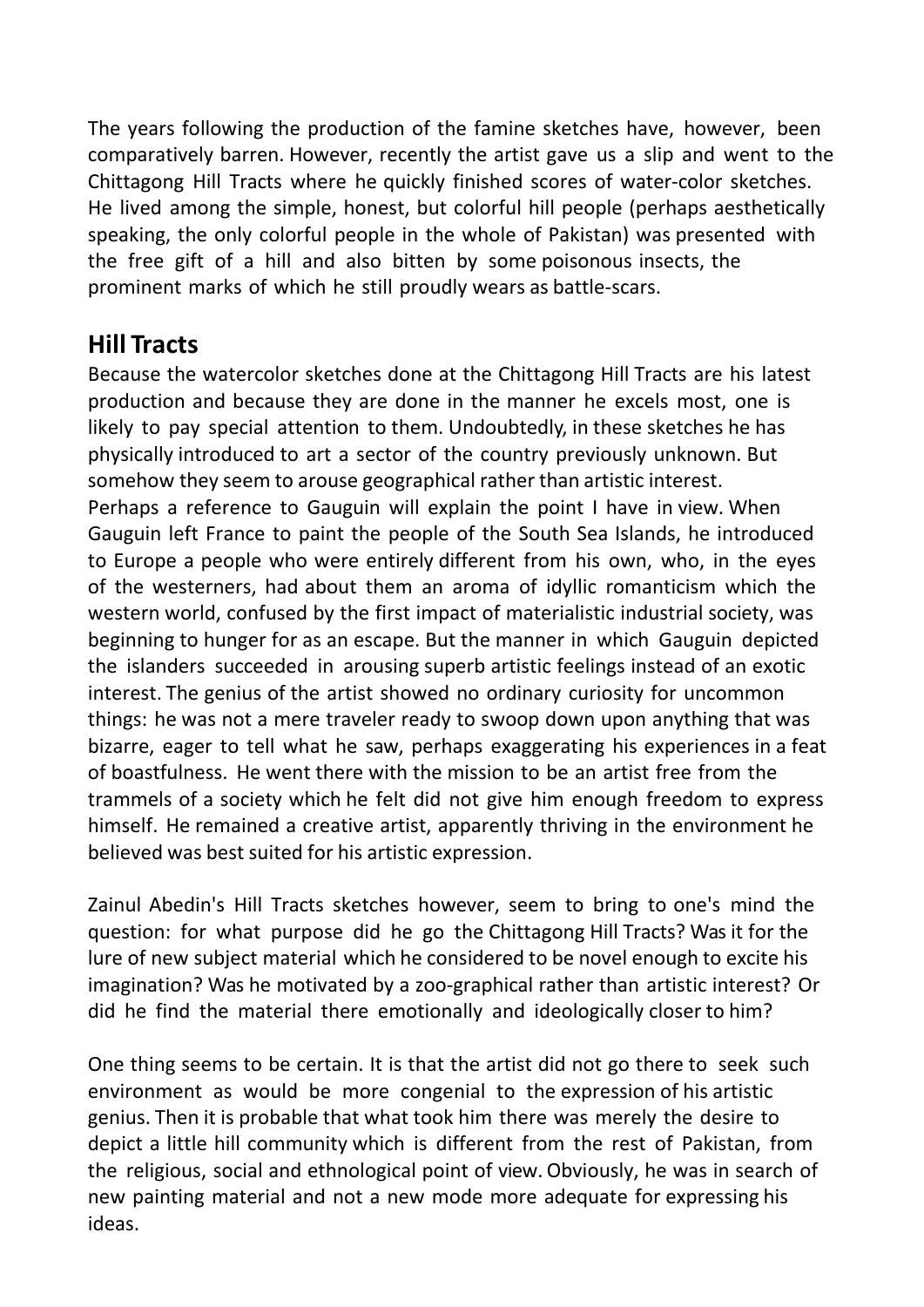This realization may, I am afraid, prejudice some against these sketches though it cannot be denied that they possess most of the qualities that characterize his best sketches. The hill people in his sketches sit near homes built on bamboo stilts, placidly smoking; their pretty women weaning colorful dresses weave; they and their hills and swift flowing rivers and boats are no doubt faithfully depicted, revealing to us for the first time a little erstwhile hidden charming world. But one wonders whether this task of revelation should not have been left to an ethnologist equipped with a camera and color film.

### **Main causes**

Zainul Abedin is undoubtedly a powerful artist but his recent sketches unfortunately to repel someone to wonder whether he is not somewhat lost to what road he should take as an artist. As I have should take as an stressed elsewhere, I believe we are partly to blame for the artist's failures and lapses in the past years. In these years, we have forced him on his artistic experiments and on gathering experiments, being constantly conscious of us gazing him. He should have been allowed greater amount of privacy which is essential for his works. I feel he is like a tiger who has lost his prowess and strength in the fare of merciless, full-blast drum-beating.

In the case of our artist the problem is made more complicated by the fact that it is not the constant public gaze on its spotlighted personality more that is hindering his work. There is the problem of the strong force of traditionalism as expressed by the pronounced public appreciation and support to it, coming into clash with the desire on the part of talented artists to break new grounds which, if attempted, is bound to, be followed by a period of vexed uncertainty as to the public reaction. However strong an artist may be in his convictions, this conflict is bound to weaken him so much that he is finally left vacillating colorlessly and pointlessly, confused to the very core.

This confusion is made more critical by the nature of the public opinion favoring repetition of traditionalism which is unenlightened. I say unenlightened because an analysis of our attitude to art quickly shows that we do not know what we seek in art. We accept traditionalism in art which though newly imported into our country, is, from the international point of view, a much exploited mode of artistic expression. Our appreciation of this style is confined to the already accepted belief, changed since the discarding of the onedimensional perspective-less oriental style of painting, that anything which is made to attractively resemble something is good art. We are, therefore not surprised to find in the drawing room of a Pakistani the colorful, nicely framed picture of the Britons in red jackets, fox-hunting.

There is no doubt that the watercolor sketches of Zainul Abedin would be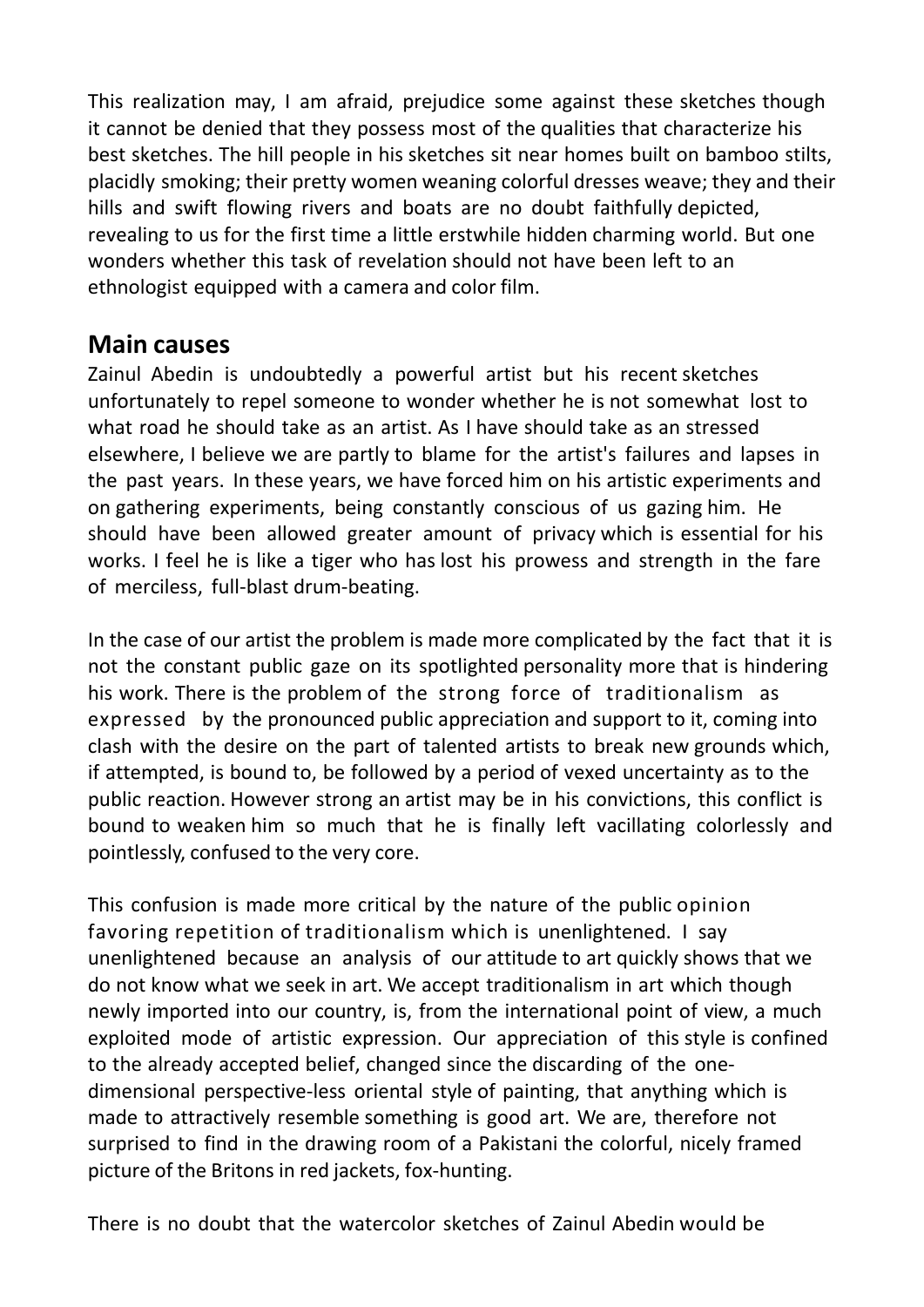accepted by the public. But because of our unquestioning approach to them, they will fail to serve the purpose of art which is to create vital aesthetic spirits that are capable of changing the way of life of culturally dormant people. We cannot expect to create life with an imported carcass.

All that I have seen of Zainul Abedin's paintings of recent years do strongly suggest that he is a victim of this conflict of the public dictate, on the one hand and the desire to be what he wants to be, on the other. I feel more convinced about it when I see the few works he produced some months ago which may be broadly termed as unacademic. With faintly colored cubistic graphs forming the background, these few experimental works portray human figures in a style which definitely shows an originality that is worth pursuing. "The woman and the Cat", "The Snake Charmers"' are prominent among these new efforts which were first exhibited at the exhibition held by the Pakistan Art council in Dacca last year.

While experimenting with these he also conceived the idea of painting, using exclusively locally produced colors unconventional designs on cane mats. (He has already given a design to the cane mat weavers for mass reproduction). To my mind here is something extremely original which combines a break from the academic traditionalism with something that had deep roots in the soil. Yet we find the artist, instead of directing all his energy and imagination towards a fuller discovery of the original style revealed in "The Women and the Cat" and the cane- mat design idea, run to the Chittagong Hill Tracts to emerge later with heaps of watercolor sketches. No wonder that these sketches raise questions as to the motive behind their production instead of normal critical questions pertaining to their art value.

We must realize that art and culture blossom not when tradition is repeated endlessly, unchanged and unaltered but when it is changed through a process of receptive synthesis into something that is dynamically progressive. The artist potentialities of our people will remain latent as long as they are fed with such specimens as for instance, the water-co!or sketches of a Spanish city lane or a French garden corner which ZainulAbedin produced during his visit to Europe. Nor the well-drawn watercolor sketches of the Chittagong Hill Tracts are going to catch the imagination of the people. Their failure lies in the fact that they are, on the one hand. a repetition of a much-used, much-stretched style, and, on the other, they are without any roots in the indigenous traditions of the country. In other words, they are incapable of producing new artistic spirits that would, so to speak, set the imagination of the people ablaze.

It is a really unfortunate that our country has no dissecting progressive cultural section of any size. Had there been one, the burden on the shoulders of the few lone talented artists like Zainul